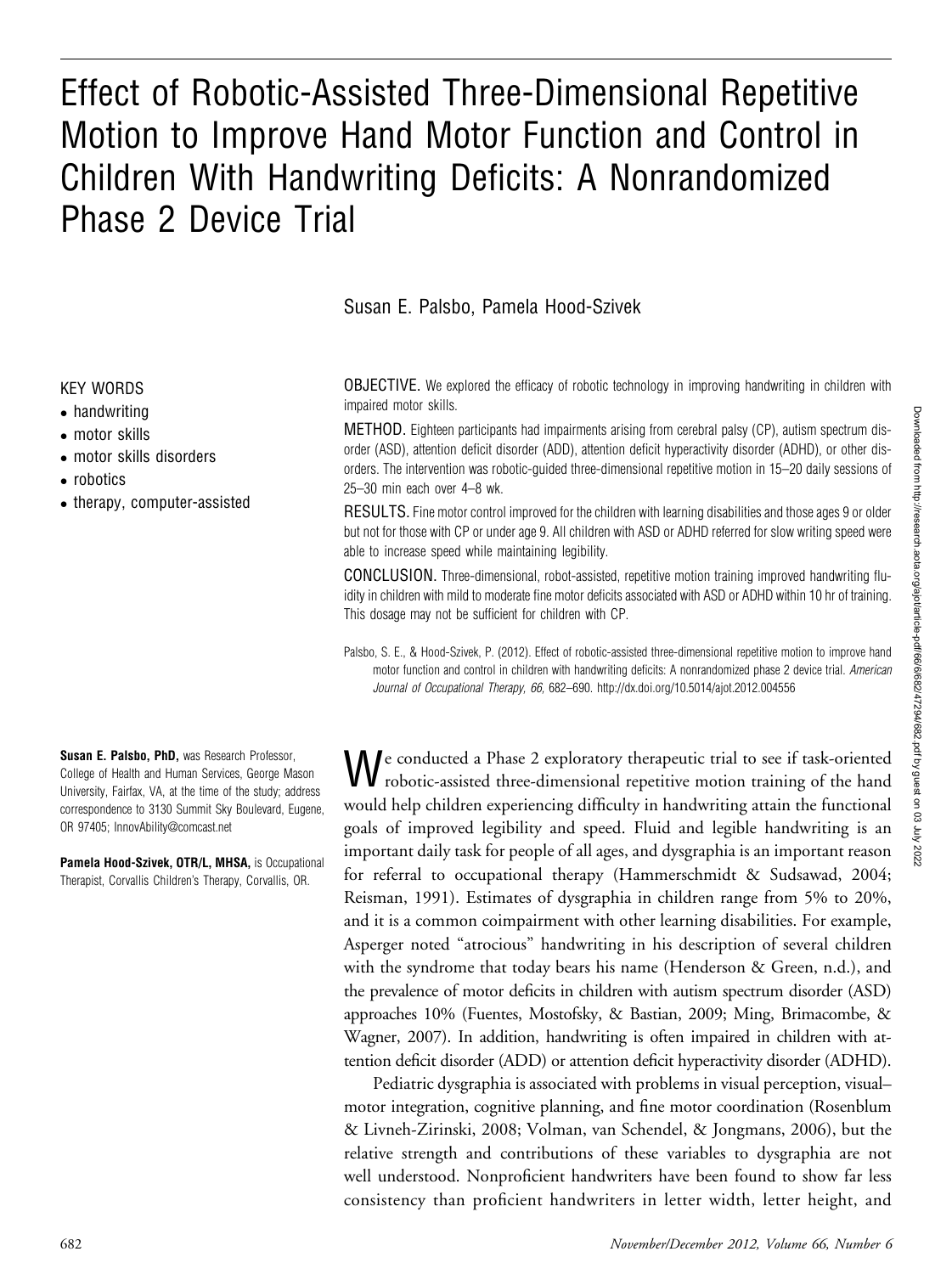elevation of the pen or pencil above the paper ( $p < .03$ ; Rosenblum, Chevion, & Weiss, 2006). Some researchers have found that slow handwriters seem to rely more on visual feedback than normal-speed writers, who rely more on proprioception (Tseng & Chow, 2000). Nonproficient handwriters are also very slow and often have difficulty copying class work.

Previous studies have demonstrated the feasibility of using haptic technology to teach glyph formation (Lally, 1982; Macloud & Proctor, 1979; Popescu, Burdea, Bouzit, & Hentz, 2000; Solis, Avizzano, & Bergamasco, 2002). Haptic technology uses the sense of touch as the human–computer interface. In this study, the interveners (i.e., the authors) programmed the computer to adjust the amount of mechanical assistance it provided, thereby encouraging users to learn active control of movement. More advanced technology uses sensors attached to the patient to adjust the robotic assistance automatically (Krebs, Volpe, & Hogan, 2009; Ma, Trombly, & Robinson-Podolski, 1999; Munih & Bajd, 2010; Van Peppen et al., 2004). Robotic-assisted repetitive motion training is an emerging therapy for gross upper-limb rehabilitation after stroke (Staubli, Nef, Klamroth-Marganska, & Riener, 2009) or traumatic brain injury, as well as for hand rehabilitation (Brewer, Klatzky, & Matsuoka, 2008; Bütefisch, Hummelsheim, Denzler, & Mauritz, 1995; O'Malley, Ro, & Levin, 2006). Bluteau, Coquillart, Payan, and Gentaz (2008) demonstrated that haptic guidance also improves visual–motor tracking, one of the key components of the handwriting process (Berninger, 2009; Graham & Harris, 2009).

The purpose of this study was to evaluate the safety and efficacy of a small gaming console, the Falcon (Novint Technologies, Albuquerque, NM), in delivering threedimensional repetitive fine motor training to children with poor functional handwriting. The specific clinical and functional research questions were as follows:

- 1. Would the robotic-assisted repetitive motion training improve fine motor control?
- 2. Would the robotic-assisted repetitive motion training help children scribe glyphs more consistently?
- 3. Would robotic-assisted training increase functional efficacy as measured by handwriting speed and glyph reversals?

# Method

## Research Design

The study used an uncontrolled pretest–posttest design in two cohorts. We obtained parental consent and participant assent at the intake session. The Western Institutional Review Board approved the study protocol and also determined that the Falcon met the U.S. Food and Drug Administration's criteria for a Class 1 investigational device.

#### **Instruments**

We measured fine motor control using the Motor Coordination subtest of the Beery–Buktenica Developmental Test of Visual–Motor Integration (VMI; Beery, Buktenica, & Beery, 1989). The Motor Coordination subtest was normed by 3-mo age groups and has an interrater reliability of .93. We collected data on glyph size consistency, letter reversals, and letter memory using the random number and uppercase letter order subtests of the Test of Handwriting Skills–Revised (THS–R; Milone, 2007) and the random lowercase letter order subtest of the Print Tool (Olsen & Knapton, 2006). We measured speed by counting the number of letters copied from the copy subtest of the Evaluation Tool of Children's Handwriting (ETCH; Amundson, 1995) with an indication of 20 s and compared the quantity with the age-adjusted norms established in the THS–R (test–retest reliability  $= .83$ ). We administered the VMI as a potential confounding factor. The VMI has been shown to be related to handwriting legibility in kindergarteners (Daly, Kelley, & Krauss, 2003), although its ability to predict handwriting performance in first grade has been questioned (Marr & Cermak, 2002).

## Participant Selection

We recruited a purposive convenience sample of children in Grades K–5 in 2009 and 2010. For the 2009 cohort, the school's itinerant occupational therapist nominated children at a rural public school near Eugene, Oregon. For the 2010 cohort, families near Corvallis, Oregon, were informed of the study opportunity by teachers and pediatric occupational therapists and through newspaper advertisements.

To be eligible, children had to meet the base prerequisites for writing: orientation to written language, singlehanded utensil or tool manipulation (Brief Assessment of Motor Function [BAMF] score  $\geq$  6; Parks, Cintas, Chaffin, & Gerber, 2007), and ability to recognize all letters of the alphabet. The children had to have illegible writing or legible writing but at a speed of less than the 16th percentile for their age and gender and had to be able to grasp a pen, speak and understand English, follow instructions, and devote at least 20 min to the assigned tasks. Exclusion criteria were as follows: inability to pass the informed assent screener, unwillingness to sign or mark the informed assent documents, uncontrolled spasticity, cerebral palsy (CP) other than the hemiplegia type, or severe autism or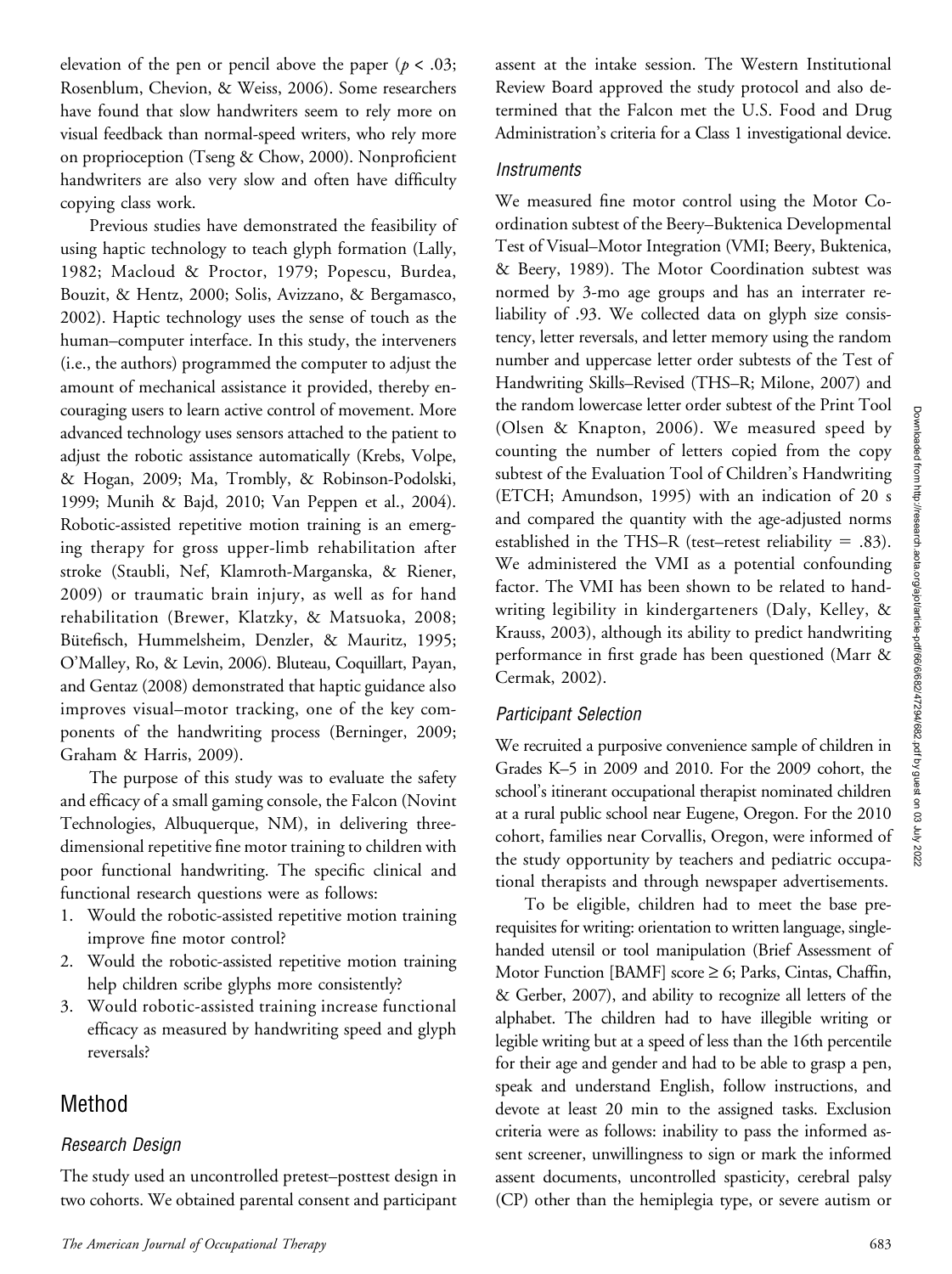intellectual disabilities that prevented productive interactions with adults.

## Intervention

We developed a bundle of custom haptic software and hardware, My Scrivener<sup>TM</sup>, to interface with the Falcon, modifying it from a gaming console to a socially assistive robot (Mataric, Tapus, Winstein, & Eriksson, 2009; Palsbo, Marr, Streng, Bay, & Norblad, 2011; Figure 1).

The software generates a three-dimensional haptic pathway when the user types in one or more letters, numbers, or punctuation glyphs. We coded the stroke sequence of each glyph following the conventions in Handwriting Without Tears (HWT), a handwriting instructional curriculum widely used in the United States (Olsen, 1999). Children were matched to the HWT curriculum appropriate for their ability on the basis of their pretest scores. The interveners (Palsbo and Hood-Szivek) customized the haptic pathway according to the goals of the training session, including speed, glyph size, height of pen lift off the paper, number of repetitions, amount of haptic force, and left- or right-handed stroke patterns. Children who reversed letters and numbers in the pretest spent more of their robot time with a proprioception exercise that consisted of closing their eyes and guessing which glyph



Figure 1. Haptic device used in the trial. Image courtesy of Susan E. Palsbo.

or letter sequence the robot was scribing. Children who wrote slowly spent more of their robot time racing the robot. A typical session included a 10-min review of the letters and numbers covered in the previous sessions, 10 min with robot-assisted glyph formation under the supervision of the interveners (who would adjust speed or letter size during the session and provide verbal feedback), and 10 min on the workbook lesson. Sessions were conducted 3–5 times per wk for 4–6 wk, for a total of 15–20 sessions per child.

## Intervention Administration and Fidelity

The intervener for the first cohort (Palsbo) was trained and certified in the HWT curriculum but was not a clinician. The intervener for the second cohort (Hood-Szivek) was a registered and licensed pediatric occupational therapist who had several years of experience in school-based therapy and had been trained in the HWT curriculum. The first intervener demonstrated how she provided the intervention for the first cohort to the second intervener. Both interveners kept a daily log for each child, recording the HWT lesson pages used, notes of glyphs that needed additional work, progress on speed and letter size, and number of minutes using robotic assistance.

## Data Collection

Both authors collected data at the intake and exit sessions, but not all participants were administered all tests because some became highly agitated during administration or were unable to recall glyphs. The children wrote on the single-lined paper used in the Print Tool. We added administration of the VMI Motor Coordination subtest to the second cohort. The modified data collection protocol led to different sample sizes for various analyses. Author Susan Palsbo, who had completed the self-training scoring courses for the ETCH, THS–R, VMI, and VMI Motor Coordination subtest and was also certified to score the Print Tool, conducted all scoring. Scoring was unblinded, but we selected the specific outcome measures used in analysis because they were objective.

## Data Analysis

Rosenblum and colleagues found that nonproficient writers have more variability between glyphs than proficient writers (Rosenblum, Chevion, & Weiss, 2006; Rosenblum, Dvorkin, & Weiss, 2006), so we computed the ratio of the height to the width of each letter and number glyph. The desired outcome was to reduce the standard deviation of the height:width ratio. Several children changed from print to cursive writing, and because the height:width ratio for the same letter may be different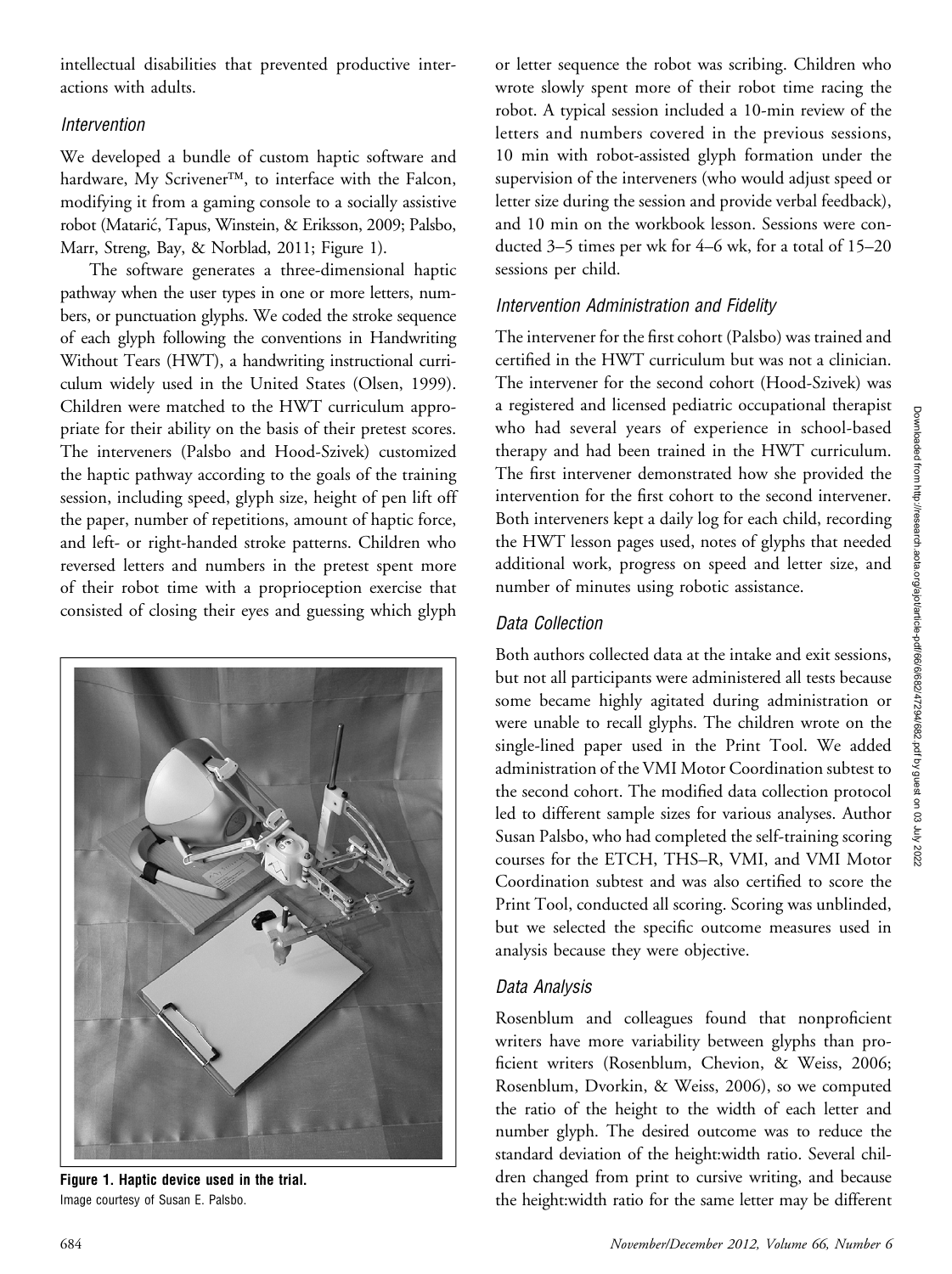between printing and cursive (e.g., lowercase  $f$ ), we needed to control for this change. We subtracted the target ratios for the HWT model print and cursive alphabets (mean and standard deviation of 2.0 and 2.5 for print and 1.5 and 0.8 for cursive) from each child's print or cursive assessment. We calculated the difference between the desired and actual ratios before and after the intervention. Because of the small number of study participants, we compared the pretest–posttest percentiles using the Wilcoxon signedrank test using SPSS Version 13 (SPSS, Inc., Chicago). Children were grouped as follows: origin of dysgraphia (neuromuscular, learning, no known origin), discrepancy between actual age and VMI result, print or cursive writers, age  $\geq$ 9 yr or <9 yr, and lowest 30th percentile of the Motor Coordination subtest. Only near-significant comparisons are reported in the following sections.

# **Results**

## Participant Demographics

Twenty-two children were recruited to the study. Of those, 2 children were excused after the initial screening because their legibility and handwriting scores were higher than the 25th percentile of national age-adjusted norms. One child withdrew for logistical reasons, and 1 withdrew because of behavioral issues. The final study population consisted of 18 children (6 in the 2009 cohort and 12 in the 2010 cohort) ages 5–11 yr who were enrolled or about to enroll in kindergarten through 4th grade. The participants were predominantly male (78%,  $n = 14$ ) and White (78%,  $n = 14$ ); 1 was Pacific Islander and 3 were of mixed race. No children were Hispanic or Latino. Thirteen (72%) were right handed, 2 (11%) were left handed, and 3 (17%) were indeterminate.

Table 1 shows the number of participants with parentreported learning and neuromotor impairments. Six children with no specifically diagnosed learning or neuromuscular impairment were referred to the study because of very slow handwriting speed (below the 25th percentile). At least half of the children were currently receiving or had previously received school-based occupational or speech therapy under an individualized education program, including 5 who had had previous exposure to HWT. Parents reported 7 children with current speech limitations. All children had fair finger motor function; 3 scored 8 and 15 scored 9 on the BAMF.

## Clinical Efficacy: Motor Control (Second Cohort Only)

We administered the VMI Motor Control subtest to the 12 children in the second cohort and computed their ageadjusted percentile performance. The posttest motor control percentiles improved from a pretest mean of 29 (range = 0–88) to 42 (range = 0–99.8). A series of twotailed Wilcoxon signed-rank tests were used to compare the change in percentiles (Table 2). The test approached significance at the  $p < .10$  level for children age 9 and older, children with learning disabilities (i.e., ASD, ADD, ADHD), and children in the lowest 33rd percentile of motor control for their age.

Two children with ASD showed substantial improvement in motor control; 1 child moved from the 27th to the 68th percentile and the other from the 7th to the 23rd percentile. Of the 5 children with no identified diagnoses or learning disabilities, Motor Control subtest percentiles improved for 3, including 1 who improved from the 18th to the 45th percentile, and declined (by 2 percentile points) for 2. Two of the 3 children with CP had co-occurring intellectual or pervasive developmental disorders, and their percentiles were unchanged; the youngest of these children dropped from the 12th percentile to the 1st percentile.

# Functional Efficacy: Consistent Glyph Formation

Figure 2 shows the pretest and posttest standard deviations of the differences between the actual glyph height: width ratio for 14 children and the normed glyph height: width ratio. Ten of the 14 children had more consistent glyph formation. The Wilcoxon signed-rank test for the paired differences in the standard deviations showed near significance, with  $p = .09$  and Cohen's  $d = 0.49$ , a medium effect size.

|                                 | Learning Impairment       |                |                                       |                                     |                            |                                                       |       |
|---------------------------------|---------------------------|----------------|---------------------------------------|-------------------------------------|----------------------------|-------------------------------------------------------|-------|
| Neuromotor Impairment           | No Reported<br>Disability | ADD or<br>ADHD | Autism<br>Spectrum<br><b>Disorder</b> | Pervasive<br>Developmental<br>Delav | Intellectual<br>Disability | Auditory<br><b>Processing Disorder</b><br>or Deafness | Total |
| No reported neuromotor disorder |                           |                |                                       |                                     |                            |                                                       | 12    |
| Cerebral palsy                  |                           |                |                                       |                                     |                            |                                                       |       |
| Other neuromotor disorder       |                           |                |                                       |                                     |                            |                                                       |       |
| Total                           |                           |                |                                       |                                     |                            |                                                       | 18    |

*Note.* ADD = attention deficit disorder; ADHD = attention deficit hyperactivity disorder.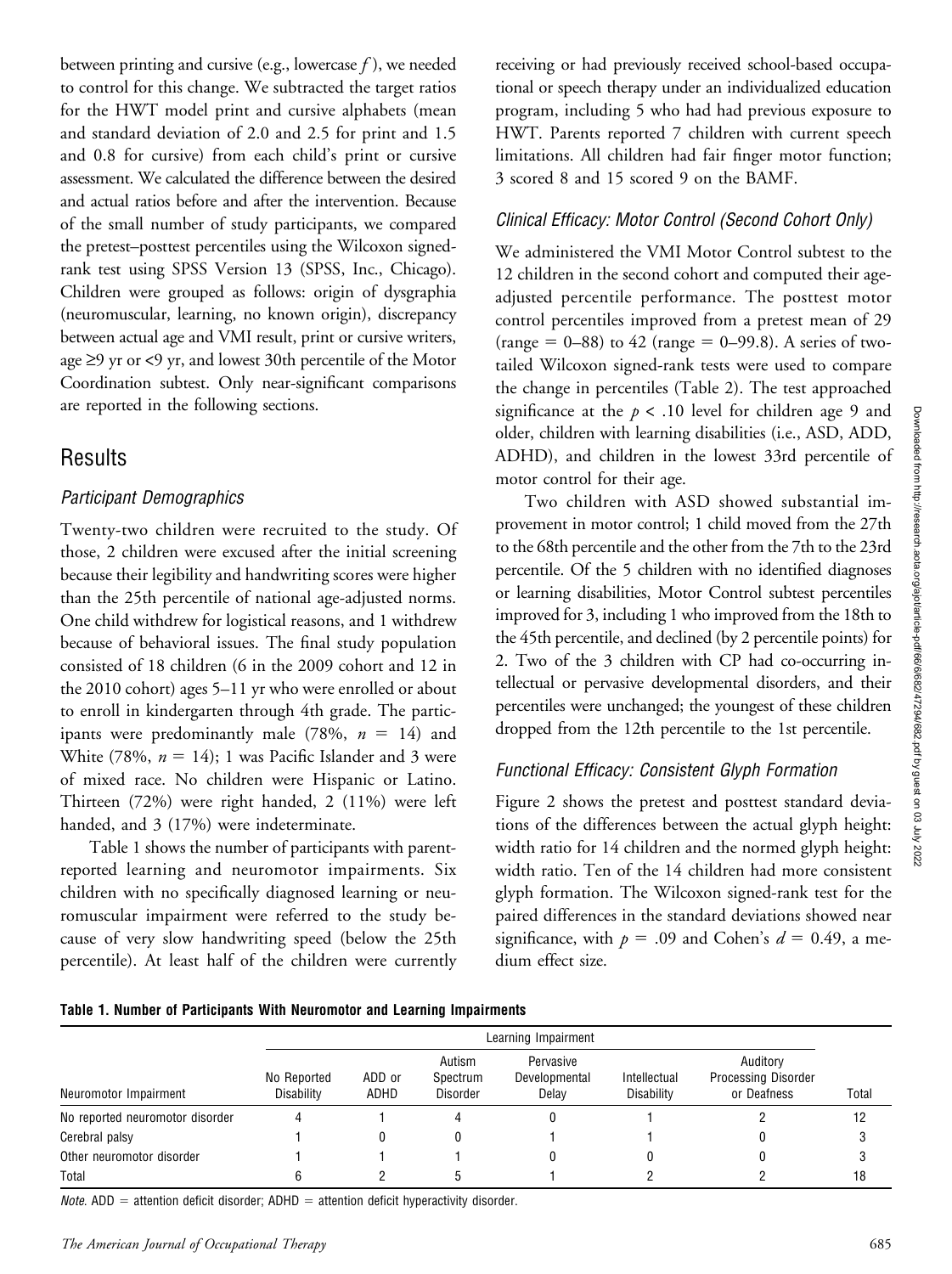Table 2. Pretest–Posttest Change in Age-Adjusted Percentile for VMI Motor Control Subtest Scores

| Group                                           | Wilcoxon Signed-Rank Test |
|-------------------------------------------------|---------------------------|
| All $(n = 12)$                                  | $.09*$                    |
| Children <35th percentile ( $n = 8$ )           | .11                       |
| Children with cerebral palsy ( $n = 3$ )        | .29                       |
| Children with learning disabilities ( $n = 6$ ) | $.08*$                    |
| Children age 9 or older ( $n = 4$ )             | $.07*$                    |
| Children age 8 or younger ( $n = 8$ )           | .89                       |

 $Note.$  VMI = Beery–Buktenica Developmental Test of Visual–Motor Integration.  $*p$  < .10.

#### Functional Efficacy: Handwriting

The therapy goals for all 5 children with ASD included improving speed and writing at a grade-appropriate size. All children with ASD met their cursive and speed goals. Two children who moved to cursive doubled or tripled their speed (from 4 to 9 letters and from 5 to 15 letters in 20 s).

Three of the 18 children reversed 8 letters or numbers at pretest. Their reversals in the posttest evaluation were 0, 2, and 3.

## Adverse Events

There were no injuries during this pilot study.

# **Discussion**

The purpose of this study was to conduct a preliminary evaluation of the safety and efficacy of robotic-assisted, three-dimensional repetitive motion fine motor training in two environments. We used a haptic computer–user interface to improve handwriting in children with fine motor impairments arising from various disorders. The robot delivered a precise program of active therapy with multisensory (visual, tactile, and optional auditory) feedback.

We believe that the repetitive three-dimensional pathways the robot provided encoded the motor patterns in the children (Kami et al., 1995). Children with large numbers of letter reversals before the intervention had none or fewer than three after the intervention. Several weeks after the intervention concluded, one child said, "It still feels like the robot is moving my hand" when writing his family's grocery list. It is possible that the neural pathways encoded through the robotically guided repetitive motions alleviated the cognitive demands of the three-dimensional planning for glyph formation, particularly the starting point of each letter, thereby allowing the child to concentrate on shape and size (elements of legibility). Visual–spatial processing may also have improved, but we did not directly measure this.

The younger children who improved their speed appeared to do so because they improved their ability to recall the letters, whereas several of the older children improved their speed partly because they transitioned to cursive. In addition, speed may have improved because the children relied less on visually directed processes and more on proprioceptive processes.

It is not clear why the robot was more effective for the older children (Grades 3–5) than for the younger children. We observed that the older children seemed to interface better with the computer and were more willing to allow the device to guide their hand, whereas some of the younger children were more interested in guiding the robot. Younger children (K–2) in the 2009 cohort were learning the D'Nealian font in the classroom, so these children received conflicting guidance on the exemplar glyphs, which they found confusing.

Smits-Engelsman and Van Galen (1997) concluded that inconsistent letter size, form, and orientation arise from neuromuscular "noise." It is possible that the older



Figure 2. Participants' pretest–posttest means and standard deviations (SDs) from target glyph height:width ratio.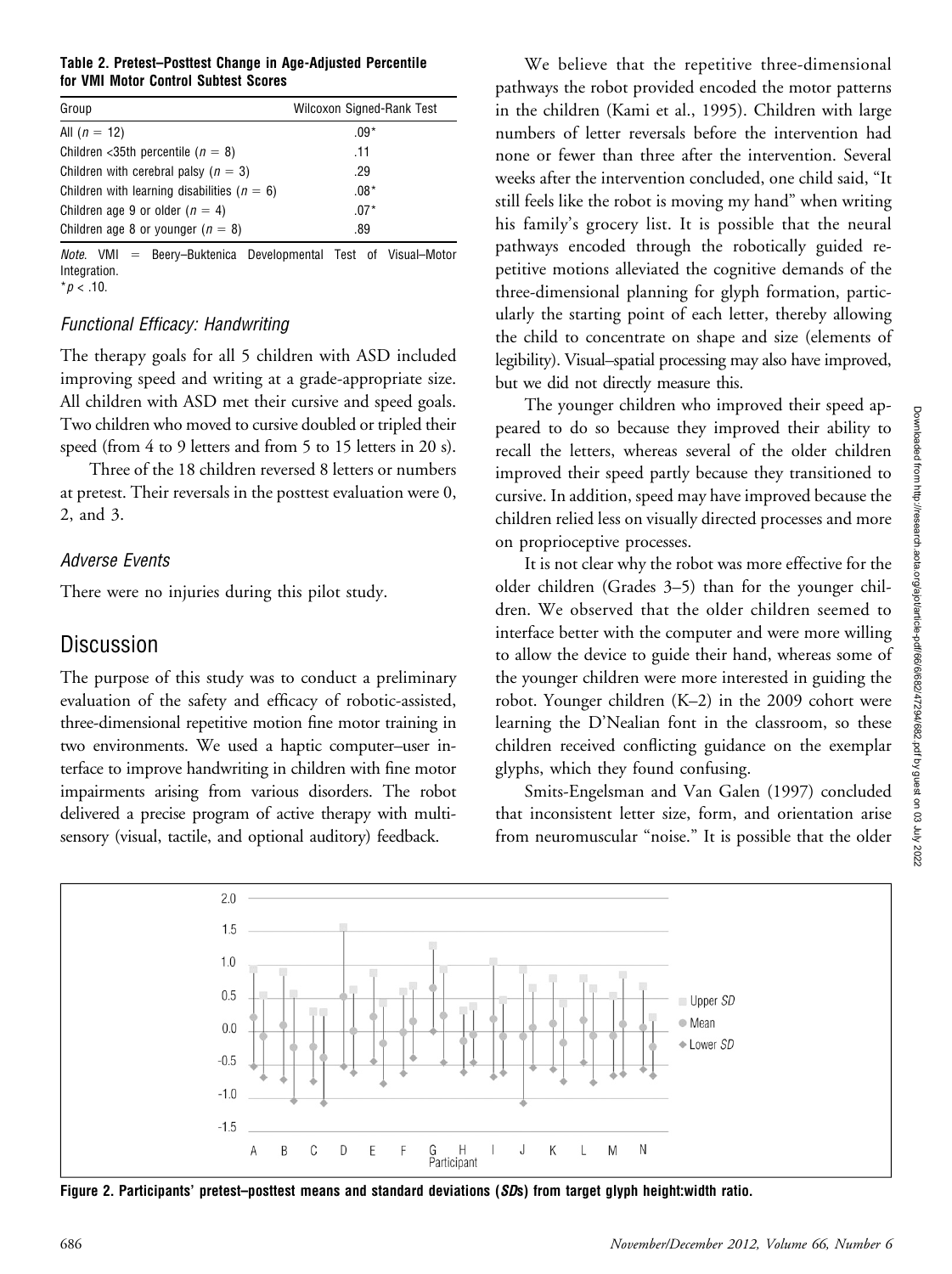children's more mature neuromuscular system enabled the robot to be more effective with them and that practicing with the very consistent robot helped them learn how to dampen the neuromuscular noise. We also prompted the children to constantly self-evaluate letter size and form and to make consistent glyph size a priority.

Two children with tactile hypersensitivity did not like to be required to hold onto the pen so the robot could guide their hand. We suggest that tactile hypersensitivity be included in screening and possibly exclusion criteria in further studies using robots. Despite their dislike, both children substantially improved in glyph consistency. The remaining 16 children found the robot very engaging, and most of them, even those with attention deficits, stayed on task for the full 25–30 min, day after day.

Findings for motor control in children with CP were less impressive than we had anticipated on the basis of prior research. Forced-use therapy has been found to be effective in hemiplegic CP (Sung et al., 2005), and unforced repetitive motion games using the Wii (Nintendo Games, Redmond, WA; Deutsch, Borbely, Filler, Huhn, & Guarrera-Bowlby, 2008) improved gross motor upperlimb movement for three adolescents with CP (Cook, Meng, Gu, & Howery, 2002; Fasoli et al., 2008).

Our results may have been contaminated because 2 of the 3 children had coimpairments and were receiving concurrent non-study-related interventions, such as botulinum toxin injections. We did not have sufficient power for our heterogeneous convenience sample of young children with CP to perform advanced statistical analysis. Further research is needed to ascertain whether more sessions of robotic training would be effective for these children. Reprogramming the software to include a combination of active exercise and active resistance may also be helpful.

A 7-yr-old boy with CP and intellectual disability made noteworthy gains during the study. Before the intervention, he could write 11 upper- and lowercase alphabet glyphs from memory. After the intervention, he had learned nearly the entire upper- and lowercase alphabets. Although his fine motor skills as measured by the VMI Motor Coordination subtest did not improve significantly, many glyphs were closer to being scored as correct after the intervention.

# Implications for Occupational Therapy Practice

The intervention was intensive but not particularly time consuming (8–10 hr), yet most children improved their functional writing. Other researchers have also found significant improvements in handwriting with an 8–10-hr

curriculum focusing on the mechanics of letter formation (Case-Smith, 2002; Denton, Cope, & Moser, 2006; Mackay, McCluskey, & Mayes, 2010; Marr & Dimeo, 2006). Ten hours of focused handwriting instruction could be completed within a single quarterly reporting period required by the Individuals With Disabilities Education Act Amendments of 1997, with benefits lasting the rest of the academic year.

Because many children with ADD, ADHD, ASD, and CP receive motor therapy in schools, an affordable and portable robot can complement school-based therapistdirected interventions to improve functional handwriting outcomes. A robot can deliver the HWT curriculum with a parent volunteer under the occasional supervision of a school-based occupational therapist. At a cost of less than \$1,000 per workstation, it could make economic sense for many school districts to meet their federally required therapy hours using this type of robot and software. It would also be easy for children to continue to work with the training program when school is out of session.

In summary, the results of this study have the following implications for occupational therapy practice:

- Functional improvements in handwriting (increased speed and consistent letter shapes) may be achieved for children with deficits arising from ADD, ADHD, or ASD, through 8–10 hours of repetition motion training.
- Fine motor repetitive motion training in three dimensions can be provided by a desktop robot console for sale to the general public.
- A practical and objective measure of change in functional handwriting is to measure the standard deviation of difference between actual glyph height:width ratio and normed glyph height:width ratio, over time. This procedure allows comparisons when children have mixed manuscript and cursive lettering.

# Limitations

This pilot study had several limitations, many relating to clinical outcomes measurement. For example, the VMI Motor Coordination subtest directs test takers to connect dots and to stay within boundaries rather than to perform the more challenging task of tracing a line. Consequently, the scoring rubric did not capture all improvements in motor control that were obvious to the researchers and to the children. The scoring rubric also failed to identify 1 child who did not correctly complete the over and under drawings before the intervention but completed them correctly after the intervention.

We also struggled with the absence of a valid instrument for functional measurement of fine motor control.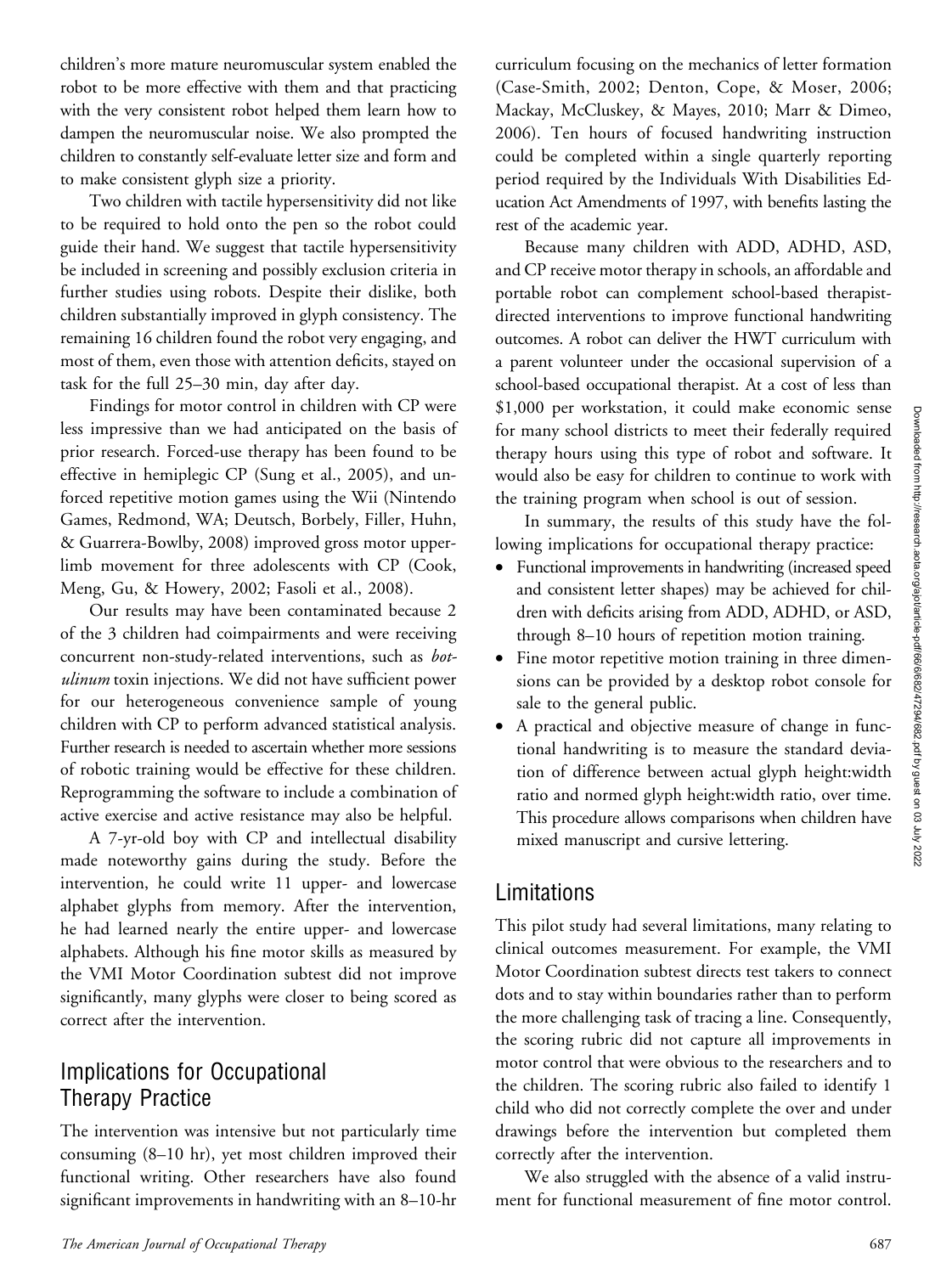Previous reviews were not able to identify any single writing assessment tool that is normed and culturally robust and has high interrater reliability (Marr & Palsbo, 2010), although the Handwriting Proficiency Screening Questionnaire, developed for Hebrew glyph writers, shows promise (Rosenblum, 2008). Because slow writing was a frequent reason for referral to the study, we focused on improving writing speed. However, it appeared that most children slowed down their speed during the timed evaluation test, giving us invalid measures of actual writing fluidity. The study testing protocol included counting the number of letters written while copying a standard sentence from the ETCH and comparing this number to age-adjusted norms for the THS–R. Because 7 of the 8 children age 9 or older switched from print to cursive during the intervention, we could not distinguish how much of the increase in speed resulted from better motor engagement versus writing in cursive. From a functional perspective, however, we believe why there was improvement does not matter as much as that there was improvement.

A threat to generalizability is the small number of children in this study and our inability to assess how representative they were of all children with dysgraphia. In addition, we did not measure improvements in self-esteem or social and family inclusion. Another threat to causal validity is that the small number of participants did not allow us to distinguish among effects arising from use of the robot, personalized instruction, and the HWT curriculum. The procedures used by the device itself were standardized because they were programmed into the software; the verbal prompts and lesson plans, however, were customized, creating the potential for a therapist effect that can be tested in a larger study design. It is possible that the children would have shown the same improvement from personalized instruction in the HWT curriculum without using robotic assistance. The next research step is to control for various treatments and to increase the power for computations of effect size for various impairment origins and age groups.

## Conclusion

Task-oriented robotic-assisted three-dimensional repetitive motion training of the hand may be helpful for children with dysgraphia. An inexpensive and portable gaming console can provide customizable repetitive motion training in school and outpatient clinical settings. Functional improvements in glyph formation and speed can be obtained in 10 hr of individualized instruction and robot-assisted guidance for many children with ADD, ADHD, ASD, or intellectual disabilities in the lowest 25th percentile of handwriting proficiency. Children with CP may need more than 10 hr to show an effect. In conjunction with the HWT curriculum, the device can be used to deliver and reinforce evidence-based handwriting instruction between sessions by school-based therapists. The results are promising and warrant a larger trial with a control group to determine how much improvement results from robotic-guided repetitive motion compared with instructor-directed repetitive motion.  $\blacktriangle$ 

## Acknowledgments

We thank the students at Creslane Elementary School in Creswell, Oregon, and the participating families from the mid-Willamette Valley, Oregon. We also appreciate the in-kind support from Handwriting Without Tears of their workbooks for the second cohort. This study was funded by National Institutes for Disability Rehabilitation and Research Grant No. H133S070082 and by Obslap Research, LLC. This article reflects only the authors' opinions and does not necessarily reflect the official positions of the funders or the authors' institutions. The study is registered in the National Clinical Trials Database, No. NCT00919906.

# References

- Amundson, S. J. (1995). Evaluation Tool of Children's Handwriting. Homer, AK: OT Kids.
- Beery, K. E., Buktenica, N. A., & Beery, N. A. (1989). The Beery–Buktenica Developmental Test of Visual–Motor Integration (5th ed.). Parsippany, NJ: Modern Curriculum Press.
- Berninger, V. W. (2009). Highlights of programmatic, interdisciplinary research on writing. Learning Disabilities Research and Practice, 24, 69–80. http://dx.doi.org/10.1111/ j.1540-5826.2009.00281.x
- Bluteau, J., Coquillart, S., Payan, Y., & Gentaz, E. (2008). Haptic guidance improves the visuo-manual tracking of trajectories. Plos ONE, 3(3), e1775.
- Brewer, B. R., Klatzky, R., & Matsuoka, Y. (2008). Visual feedback distortion in a robotic environment for hand rehabilitation. Brain Research Bulletin, 75, 804–813. http://dx. doi.org/10.1016/j.brainresbull.2008.01.006
- Bütefisch, C., Hummelsheim, H., Denzler, P., & Mauritz, K. H. (1995). Repetitive training of isolated movements improves the outcome of motor rehabilitation of the centrally paretic hand. Journal of the Neurological Sciences, 130, 59–68. http://dx.doi.org/10.1016/0022-510X(95)00003-K
- Case-Smith, J. (2002). Effectiveness of school-based occupational therapy intervention on handwriting. American Journal of Occupational Therapy, 56, 17–25. http://dx.doi. org/10.5014/ajot.56.1.17
- Cook, A. M., Meng, M. Q. H., Gu, J. J., & Howery, K. (2002). Development of a robotic device for facilitating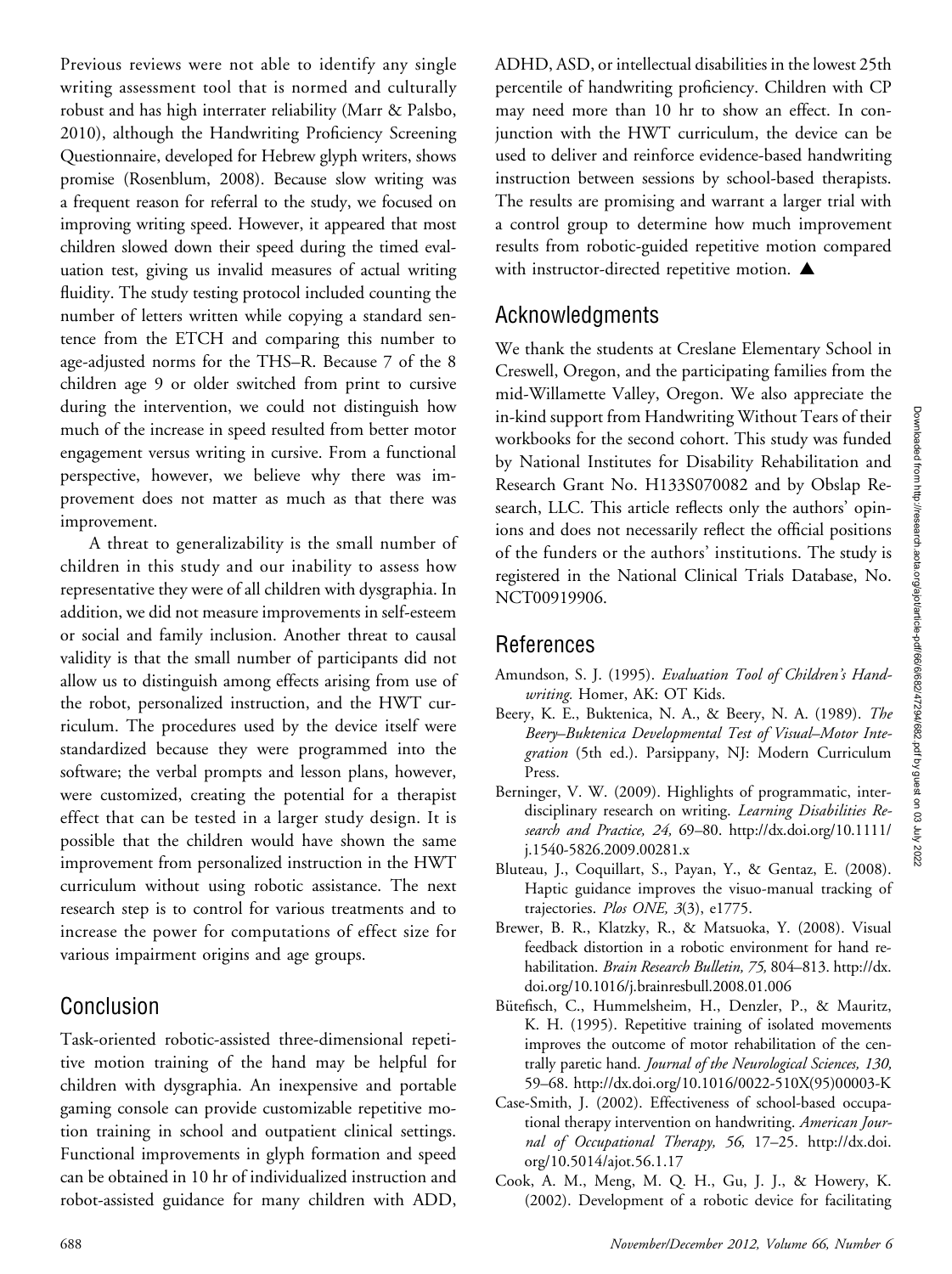learning by children who have severe disabilities. IEEE Transactions on Neural Systems and Rehabilitation Engineering, 10, 178–187.

- Daly, C. J., Kelley, G. T., & Krauss, A. (2003). Relationship between visual–motor integration and handwriting skills of children in kindergarten: A modified replication study. American Journal of Occupational Therapy, 57, 459–462. http://dx.doi.org/10.5014/ajot.57.4.459
- Denton, P. L., Cope, S., & Moser, C. (2006). The effects of sensorimotor-based intervention versus therapeutic practice on improving handwriting performance in 6- to 11-yearold children. American Journal of Occupational Therapy, 60, 16–27. http://dx.doi.org/10.5014/ajot.60.1.16
- Deutsch, J. E., Borbely, M., Filler, J., Huhn, K., & Guarrera-Bowlby, P. (2008). Use of a low-cost, commercially available gaming console (Wii) for rehabilitation of an adolescent with cerebral palsy. Physical Therapy, 88, 1196-1207. http: //dx.doi.org/10.2522/ptj.20080062
- Fasoli, S. E., Fragala-Pinkham, M., Hughes, R., Hogan, N., Krebs, H. I., & Stein, J. (2008). Upper limb robotic therapy for children with hemiplegia. American Journal of Physical Medicine and Rehabilitation, 87, 929–936. http://dx.doi.org/10.1097/PHM.0b013e31818a6aa4
- Fuentes, C. T., Mostofsky, S. H., & Bastian, A. J. (2009). Children with autism show specific handwriting impairments. Neurology, 73, 1532–1537. http://dx.doi.org/10.1212/WNL. 0b013e3181c0d48c
- Graham, S., & Harris, K. R. (2009). Almost 30 years of writing research: Making sense of it all with the Wrath of Khan. Learning Disabilities Research and Practice, 24, 58–68. 10.1111/j.1540-5826.2009.01277.x. http://dx.doi. org/10.1111/j.1540-5826.2009.01277.x
- Hammerschmidt, S. L., & Sudsawad, P. (2004). Teachers' survey on problems with handwriting: Referral, evaluation, and outcomes. American Journal of Occupational Therapy, 58, 185–192. http://dx.doi.org/10.5014/ajot.58.2.185
- Henderson, S. E., & Green, D. (n.d.). Handwriting problems in children with Asperger syndrome. Retrieved from www.nhahandwriting.org.uk/Article\_2.htm
- Individuals With Disabilities Education Act Amendments of 1997, Pub. L. 105-117, 20 U.S.C. § 1400 et seq.
- Kami, A., Meyer, G., Jezzard, P., Adams, M. M., Turner, R., & Ungerleider, L. G. (1995). Functional MRI evidence for adult motor cortex plasticity during motor skill learning [Letter]. Nature, 377, 155–158. http://dx.doi.org/10. 1038/377155a0
- Krebs, H. I., Volpe, B., & Hogan, N. (2009). A working model of stroke recovery from rehabilitation robotics practitioners. Journal of Neuroengineering and Rehabilitation, 6, 6. http://dx.doi.org/10.1186/1743-0003-6-6
- Lally, M. (1982). Computer-assisted handwriting instruction and visual/kinaesthetic feedback processes. Applied Research in Mental Retardation, 3, 397–405. http://dx.doi.org/10. 1016/S0270-3092(82)80006-4
- Ma, H. I., Trombly, C. A., & Robinson-Podolski, C. (1999). The effect of context on skill acquisition and transfer. American Journal of Occupational Therapy, 53, 138–144. http://dx.doi.org/10.5014/ajot.53.2.138
- Mackay, N., McCluskey, A., & Mayes, R. (2010). The Log Handwriting Program improved children's writing legibility: A pretest-posttest study. American Journal of Occupational Therapy, 64, 30–36. http://dx.doi.org/10.5014/ ajot.64.1.30
- Macloud, I., & Proctor, P. (1979). A dynamic approach to teaching handwriting skills. Visible Language, 23, 29–42.
- Marr, D., & Cermak, S. A. (2002). Predicting handwriting performance of early elementary students with the Developmental Test of Visual–Motor Integration. Perceptual and Motor Skills, 95, 661–669.
- Marr, D., & Dimeo, S. B. (2006). Outcomes associated with a summer handwriting course for elementary students. American Journal of Occupational Therapy, 60, 10–15. http://dx.doi.org/10.5014/ajot.60.1.10
- Marr, D., & Palsbo, S. E. (2010). Handwriting tool reliability: The pros and cons of selected handwriting instruments. OT Practice, 15(14), 15–18.
- Mataric, M., Tapus, A., Winstein, C., & Eriksson, J. (2009). Socially assistive robotics for stroke and mild TBI rehabilitation. Studies in Health Technology and Informatics, 145, 249–262.
- Milone, M. (2007). Test of Handwriting Skills–Revised. Novato, CA: Academic Therapy Publications.
- Ming, X., Brimacombe, M., & Wagner, G. C. (2007). Prevalence of motor impairment in autism spectrum disorders. Brain and Development, 29, 565–570. http://dx.doi.org/ 10.1016/j.braindev.2007.03.002
- Munih, M., & Bajd, T. (2010). Rehabilitation robotics. Studies in Health Technology and Informatics, 152, 353–366.
- Olsen, J. Z. (1999). Handwriting without tears. Potomac, MD: Author.
- Olsen, J. Z., & Knapton, E. F. (2006). The Print Tool (2nd ed.). Cabin John, MD: Handwriting Without Tears.
- O'Malley, M. K., Ro, T., & Levin, H. S. (2006). Assessing and inducing neuroplasticity with transcranial magnetic stimulation and robotics for motor function. Archives of Physical Medicine and Rehabilitation, 87(Suppl. 2), S59–S66. http://dx.doi.org/10.1016/j.apmr.2006.08.332
- Palsbo, S. E., Marr, D., Streng, T., Bay, B. K., & Norblad, A. W. (2011). Towards a modified consumer haptic device for robotic-assisted fine-motor repetitive motion training. Disability and Rehabilitation: Assistive Technology, 6, 546–551.
- Parks, R., Cintas, H. L., Chaffin, M. C., & Gerber, L. (2007). Brief assessment of motor function: Content validity and reliability of the fine motor scale. Pediatric Physical Therapy, 19, 315–325. http://dx.doi.org/10.1097/PEP. 0b013e3181588616
- Popescu, V. G., Burdea, G. C., Bouzit, M., & Hentz, V. R. (2000). A virtual-reality-based telerehabilitation system with force feedback. IEEE Transactions on Information Technology in Biomedicine, 4, 45–51. http://dx.doi.org/ 10.1109/4233.826858
- Reisman, J. E. (1991). Poor handwriting: Who is referred? American Journal of Occupational Therapy, 45, 849–852.
- Rosenblum, S. (2008). Development, reliability, and validity of the Handwriting Proficiency Screening Questionnaire (HPSQ). American Journal of Occupational Therapy, 62, 298–307. http://dx.doi.org/10.5014/ajot.62.3.298